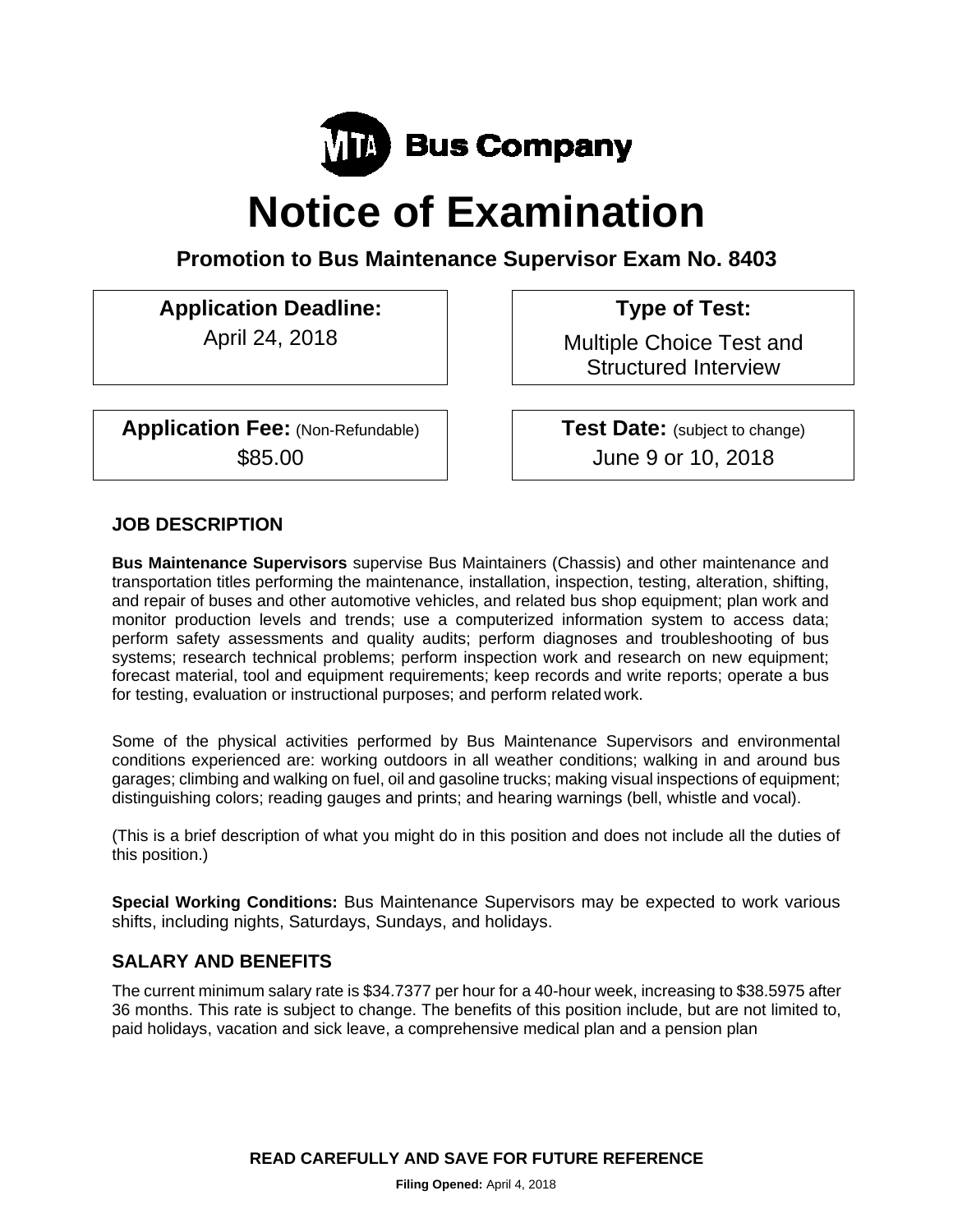# **ELIGIBILITY TO TAKE THE EXAMINATION:**

**Education and Experience Requirements:** This examination is open to each MTA Bus Company employee who **on the first date of the multiple choice test:**

- 1. is employed in the title of Bus Maintainer (Chassis), MTA Bus Company
- 2. is not otherwise ineligible

You are responsible for determining whether you meet the eligibility requirements for this examination prior to submitting the *Application*. If you do not know if you are eligible check with **your department's Human Resources representative**. You may be given the test before we verify your eligibility. If you are marked "Not Eligible," your application fee will **not** be refunded and you will **not** receive a score.

This examination is **not** open to employees of New York City Transit, MaBSTOA, or any other MTA agency other than MTA Bus Company.

## **REQUIREMENTS TO BE PROMOTED:**

**Probation Completion:** To be promoted from the eligible list resulting from this examination, you must have completed your probationary period in the eligible title as indicated in the "Eligibility to Take Examination" section above. The eligible list for this exam may remain in effect up to 4 years from the date it is established.

**Driver License Requirement**: At the time of promotion, you must possess either:

1. A Class B Commercial Driver License (CDL) valid in the State of New York with a passenger endorsement and no disqualifying restrictions; or

2. A Motor Vehicle Driver License valid in the State of New York and a Learner Permit for a Class B CDL valid in the State of New York with a passenger endorsement and no disqualifying restrictions.

All applicants for this examination must provide proof of residence in the State for which the license and/or permit was issued. Candidates who qualify under (2) above will be appointed subject to the receipt of a Class B CDL valid in the State of New York with a passenger endorsement and no disqualifying restrictions at the end of a special training course in bus operation. Candidates who fail to successfully complete the special training course in bus operation, including the receipt of a Class B CDL valid in the State of New York with a passenger endorsement and no disqualifying restrictions, will be terminated.

If you have serious moving violations, a license suspension or an accident record, you may be disqualified. The Class B CDL valid in the State of New York with a passenger endorsement and no disqualifying restrictions must be maintained for the duration of employment.

**Drug Screening Requirement:** You must pass a drug screening in order to be promoted, and if promoted, you will be subject to random drug and alcohol tests for the duration of your employment. Additionally, if you have tested positive on a drug and alcohol test or had a refusal to the test during pre-employment or while employed by a Federal DOT-regulated employer during the applicable period, you must have completed the Substance Abuse Professional (SAP) process required by federal law in order to be promoted to this safety sensitive position.

**READ CAREFULLY AND SAVE FOR FUTURE REFERENCE**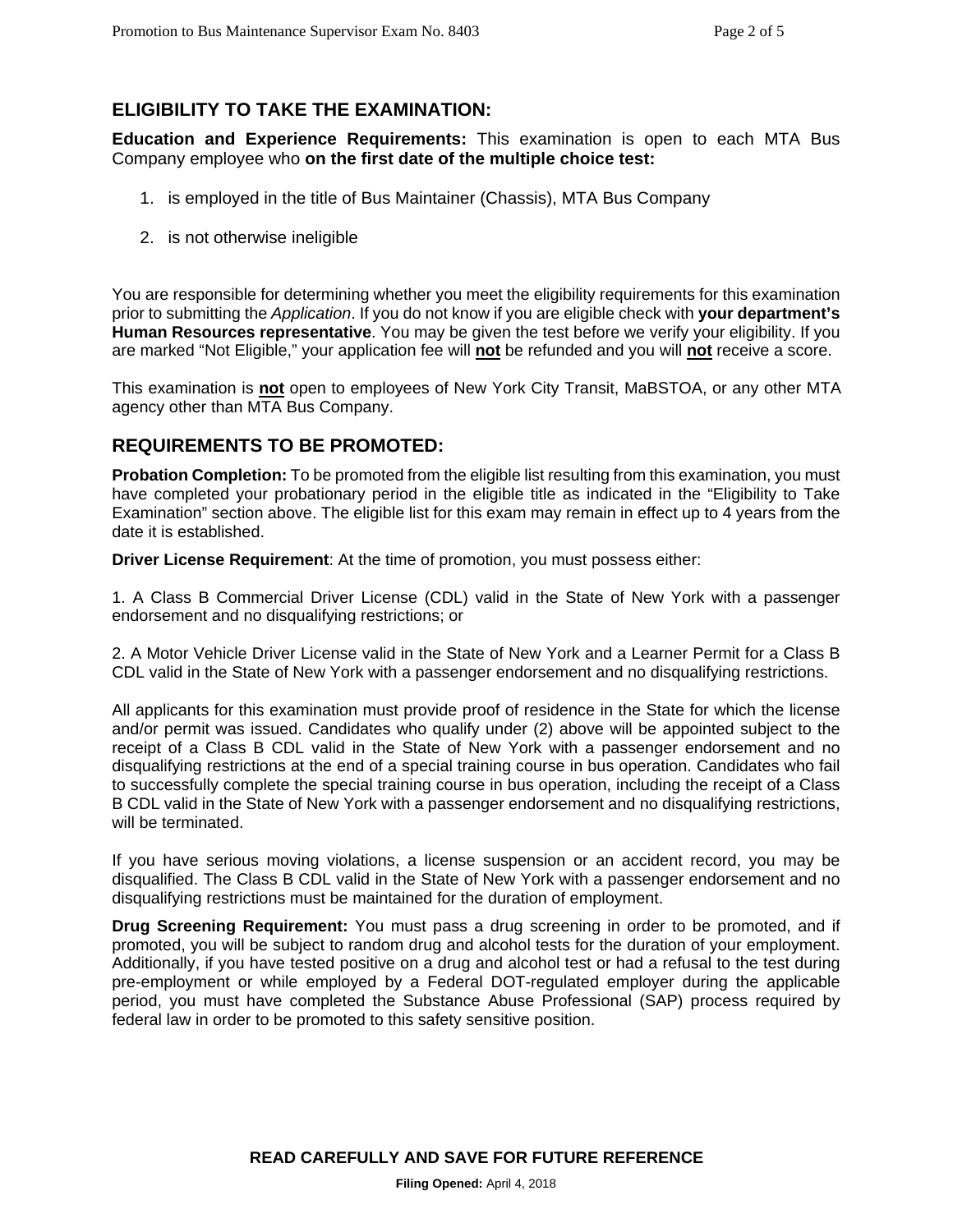# **HOW TO OBTAIN AN APPLICATION:**

During the application period, you may obtain an Application for this examination online at http://mta.info/nyct/hr/appexam.htm or in person at the MTA NYC Transit Exam Information Center as indicated below.

**MTA NYC TRANSIT EXAM INFORMATION CENTER:** Open Monday through Friday, from 9 AM to 3 PM, in the lobby at 180 Livingston Street, Brooklyn, New York. Directions: take the A, C, F or R trains to the Jay Street Metro-Tech Station or, the 2 or 3 train to the Hoyt Street Station.

### **REQUIRED FORMS:**

**1. Application:** Make sure that you follow all instruction with your Application, including payment of fee. Save a copy of the instructions for future reference.

# **HOW TO SUBMIT AN APPLICATION AND PAY THE APPLICATION FEE**

If you believe you meet the eligibility requirements, submit an application online by the last day of the application period unless you are requesting a Fee Waiver. Applicants who wish to request a Fee Waiver should refer to the "How to Submit an Application When Requesting a Fee Waiver" section below.

**Application Fee:** This fee is generally not refundable. Under special circumstances, you may be entitled to a refund. You should refer to the Department of Citywide Administrative Services ("DCAS") Exam Regulations to determine if you are entitled to a refund prior to requesting a refund. You can refer to the bottom of the last page of this Notice of Examination for instructions on how to obtain a copy of the DCAS Exam Regulations.

#### **Online Applications:**

- 1. Apply using the "BSC" employee portal at: www.mymta.info by the last day of the application period.
- 2. You must pay the application fee via payroll deduction. Applicants who request a fee waiver must apply by mail.
- 3. You will be sent a confirmation email after you complete your application and pay the application fee.

Computers with internet access are available on a limited basis at branches of the New York Public Library, the Brooklyn Public Library and the Queens Library to patrons with a valid library card.

### **HOW TO SUBMIT AN APPLICATION WHEN REQUESTING A FEE WAIVER**

Applicants who wish to request a Fee Waiver must obtain an *Application* in person at the MTA New York City Transit Exam Information Center as indicated below and must submit the *Application* by mail to the address in the "Correspondence" section below **by the last day of the application period**.

MTA New York City Transit will not accept applications in person. Additional information on requesting an application fee waiver is available with the *Applicatio*n.

### **ADMISSION LETTER**

You will receive an *Admission Letter* in the mail about 10 days before the start date of the multiple choice test. If you do not receive an *Admission Letter* at least 4 days before the test date, you may obtain a duplicate letter at the MTA Exam Information Center located in the lobby of 180 Livingston Street, Brooklyn, NY 11201, Mondays through Fridays, 9 AM to 3 PM. A paper copy of the *Admission Letter* is your ticket for admission to the test.

#### **READ CAREFULLY AND SAVE FOR FUTURE REFERENCE**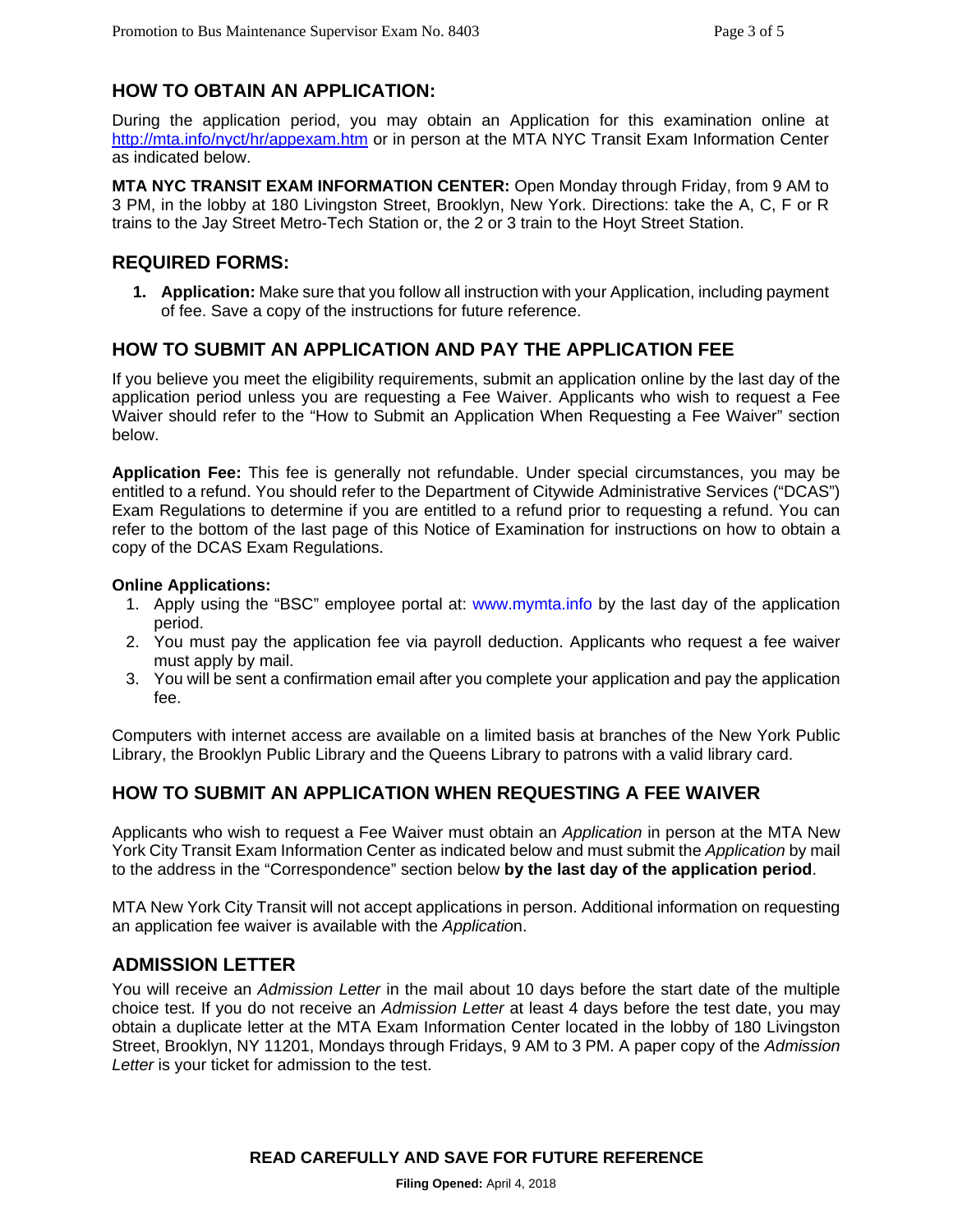### **THE TEST**

The assessment will consist of two distinct components; a competitive multiple-choice test and a qualifying structured interview. The competitive multiple-choice test will be given on one of the dates that are stated on the first page. The qualifying structured interview will be given at a later date to candidates who have passed the competitive multiple-choice test and are deemed to meet the eligibility requirements. A score of at least 70% is required to pass each component. Your score on the competitive multiple-choice test will determine 85% of your final score. Your seniority will determine the remaining 15%. You must pass each component to have your seniority credited.

The competitive multiple-choice test may include questions on: the installation, troubleshooting, inspection, repair, and maintenance of automotive/bus equipment, including tools and equipment used in automotive/bus maintenance; supervisory methods and practices; the ability to follow rules, regulations, policies and procedures; labor-management practices; safe and efficient work practices and procedures; reading and interpreting technical drawings, wiring diagrams and schematics; and other related areas.

The qualifying structured interview may include questions on the ability to exercise effective supervisory methods and procedures in accordance with MTA rules, regulations, policies and procedures.

## **TEST ADMINISTRATION GUIDELINES:**

**Warning:** You are not permitted to enter the test site with cellular phones, beepers, pagers, cameras, portable media players, or other electronic devices. Calculators are permitted: however, they must be hand-held, battery or solar powered, numeric only. Calculators with functions other than addition, subtraction, multiplication and division are prohibited. Electronic devices with an alphabetic keyboard; or with word processing or date recording capabilities such as planners, organizers, etc. are prohibited. If you due bring any of the these devices in the building at any time before, during or after the test, you may **not** receive your test results, your test score may be nullified, and your application fee will **not** be refunded.

**PROOF OF IDENTIFICATION:** You must present your employee ID when you arrive to take the multiple-choice test and when you arrive for the structured interview.

**Leaving:** You must leave the test site once you finish the test. If you leave the test site after being fingerprinted but before finishing the test, you will not be permitted to re-enter. If you disregard this instruction and re-enter the test site, you may not receive your test results.

### **THE TEST RESULTS**

If you pass the competitive multiple choice test, are marked eligible, and pass the qualifying structured interview, your name will be placed in final score order on an eligible list and you will be given a list number. You will be notified by mail of your test results. If you meet all requirements and conditions, you will be considered for appointment when your name is reached on the eligible list.

**READ CAREFULLY AND SAVE FOR FUTURE REFERENCE**